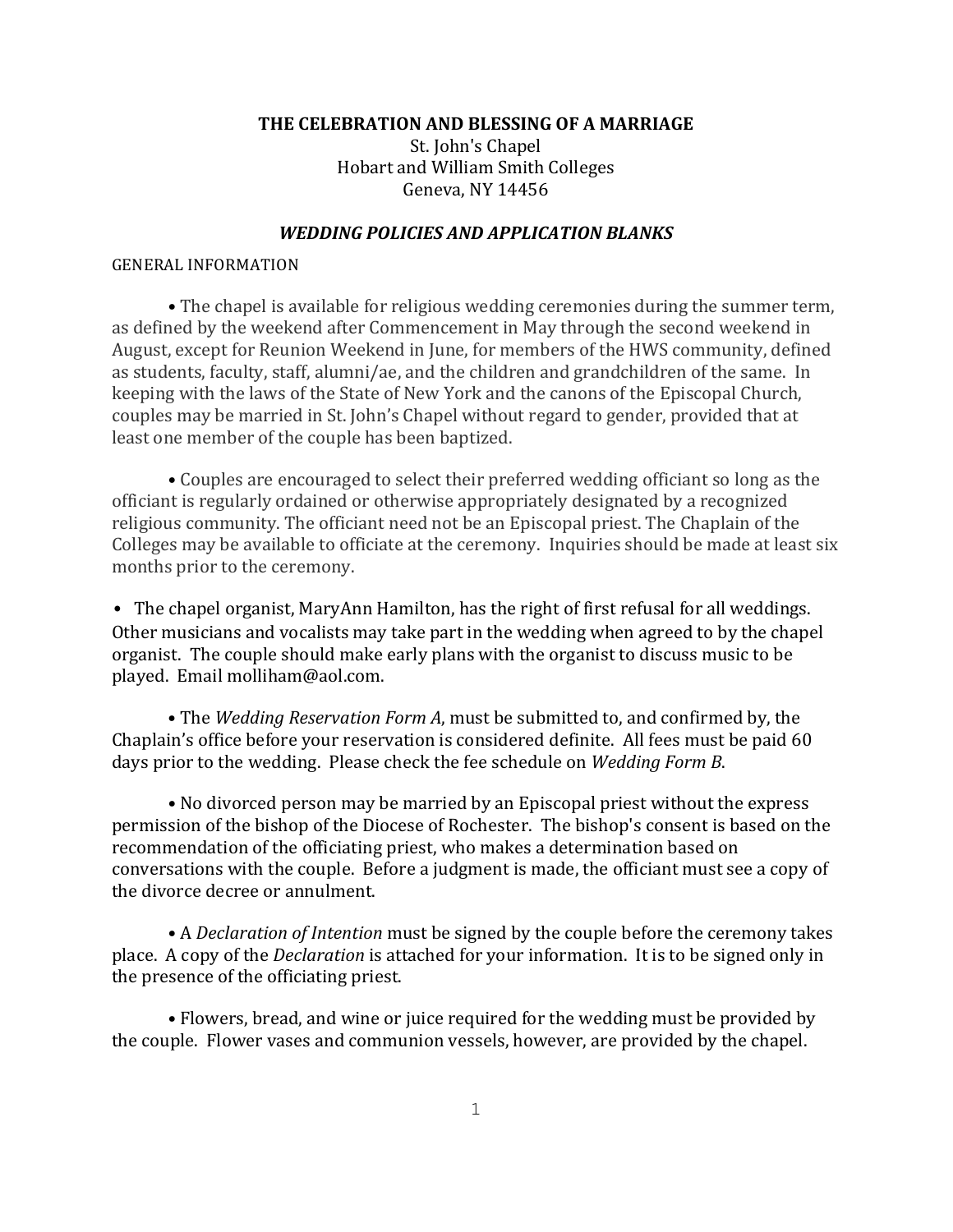• The chapel seats 200 people and the aisle length is 69' 7". The chapel is not air-conditioned. The chapel has a total of 34 pews; from the main chapel doors to the front of the chapel there are 9 pews on the right side and 9 pews on the left side. The chapel piano **may** not be moved.

• The proper designation for the location of the wedding in a wedding invitation:

*St. John's Chapel Hobart and William Smith Colleges South Main Street* Geneva, NY

## **Preparation**

All couples married in St. John's Chapel must undergo formal marriage preparation. Couples who request the chaplain to officiate at their weddings must engage in a series of at least three two-hour sessions. Couples may complete marriage preparation with a person other than the chaplain. If either or both parties have been married previously or have children, the chaplain will require them to complete marriage preparation with a licensed family therapist.] Wedding Form D, Certification of Pre-marital Preparation, **must be completed and submitted at least 30 days prior to the service.** 

Members of the Colleges' community (students, alums, employees and their children) are entitled to the chaplain's time without charge. The chaplain does not accept any gratuities or honoraria for providing pastoral services.

• The purpose of the preparation is three-fold:

1) to help the couple determine whether the union has a reasonable chance of permanence;

2) to help them understand the meaning of the vows they will make; and

3) to help them prepare for their new life as husband and wife.

Couples undergoing marriage preparation with the chaplain will examine the sources of their knowledge about marriage, especially their families of origin. The couple will also discuss their expectations about marriage and examine the patterns they are developing for managing their disagreements. Each couple will pay \$35 by check, made out to PREPARE/ENRICH, for the scoring of an assessment inventory used in the discussions.

Couples getting married in St. John's Chapel are expected to reach an understanding with each other in the following areas and to test those understandings with the officiant:

1) Family experience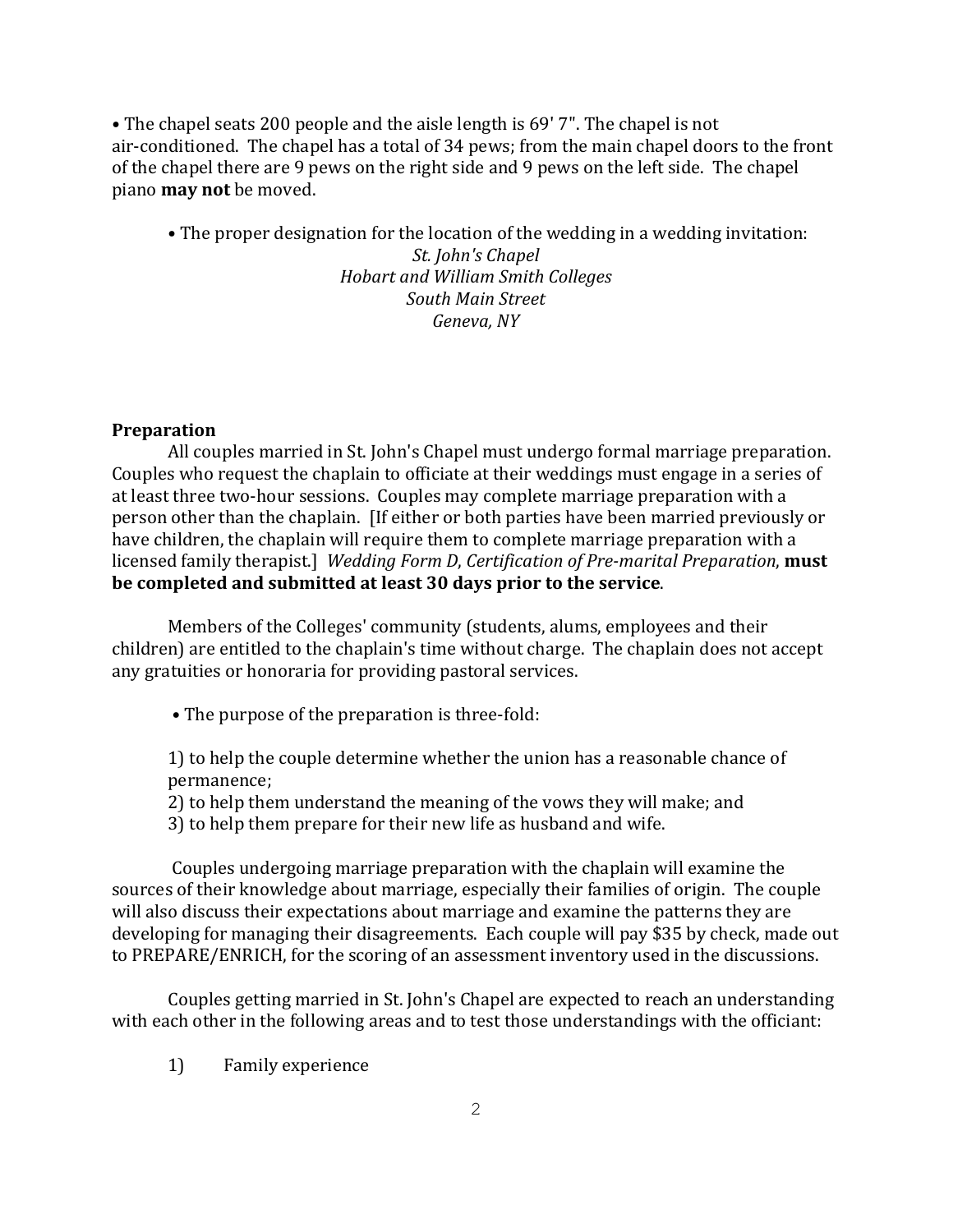- 2) Money, wills, and insurance
- 3) Careers and location of residence
- 4) Division of household responsibilities
- 5) Children and parenting roles
- 6) Expectations in times of crisis, sickness, and being "out-of-sorts"
- 7) Relatives and in-laws
- 8) Affection and love-making
- 9) Religion and church responsibilities
- 10) Relations with others, same and opposite sex
- 11) Play and recreation
- 12) Conflict and fighting

### **The Marriage License**

Couples being married in St. John's Chapel must comply with New York State regulations. To the best of our knowledge, the following information is accurate.

The State of New York Marriage License Bureau, in Geneva, is located in the City Clerk's office, City Hall, 47 Castle Street, first floor. (Telephone: 315/789-2603.) The office is open Monday through Friday from 8:30 to 4:00 p.m. In the state of New York, no blood tests are required. Both people must use the same office to obtain a license but do not have to apply at the same time. Both must provide proof of identity (driver's license or birth certificate). If formerly married, there must be proof of death or divorce. Forms are filled out in the city clerk's office and cost \$25. There is a waiting period of twenty-four hours, and the license is valid for a period of sixty days. If the license expires, and applicants still wish to marry, they must reapply and pay a new fee. A marriage license may be obtained anywhere in the state of New York. Following the marriage ceremony, the license form is signed by the performing clergy or judge and mailed to the City Clerk's office.

#### **The Service Itself**

• The normal service in St. John's Chapel is "The Celebration and Blessing of Marriage," which begins on page 423 of The Book of Common Prayer, 1979. Adaptations in the service may be made in consultation with the officiant.

• Photography (including videotaping) during the service may be limited by the officiant. Normally, photographers stand behind the congregation and use available-light film. Photographs may be taken after the wedding of reenacted portions of the service. Both professional and amateur photographers should be advised of limitations by the couple. Any questions should be checked with the officiant before the day of the wedding.

• For practicing Christian couples it is appropriate to celebrate the Holy Eucharist in conjunction with the wedding. The wedding service is designed so that the Eucharistic portion flows naturally from the blessing of the marriage. Couples who have chosen to include the Eucharist with their wedding celebration are to provide: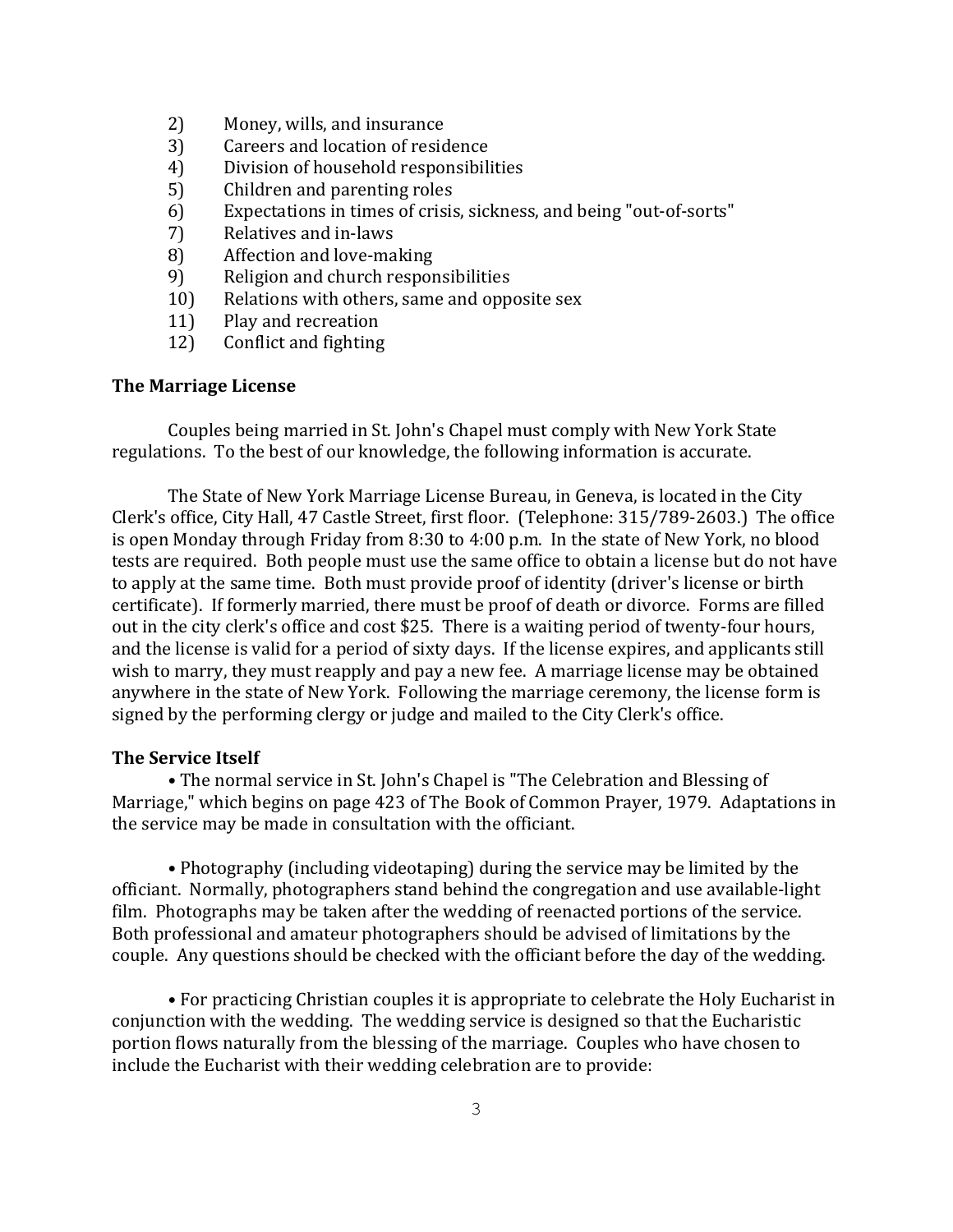Bread - one-pound loaf of wheat bread that will break and not crumble (wafers may be requested instead) Wine or juice - one bottle for every 150 communicants

### Use of the Building

Couples wishing to use St. John's Chapel should pay a \$150 deposit to hold the space (please see Wedding Form B).

All couples must have the services of the chapel's Wedding Coordinator who will act as host to the wedding party at the rehearsal and who will supervise preparation of the altar on the day of the wedding. There is no fee for the Wedding Coordinator.

Couples using the chapel for a wedding are permitted access to the building one hour before the service. The chapel may be reserved for no more than three hours for a wedding, including the hour before the service and the time for cleaning up. The chapel may be reserved one hour for a rehearsal at no extra cost.

## **Conduct**

Couples are responsible for ensuring that all persons who are on the Colleges' property in connection with the wedding conduct themselves in a lawful manner. No illegal drugs or underage drinking shall be allowed at any time under any circumstances.

## **Parking**

Members of the wedding party and their guests may not park in the driveway or block entrance to the chapel driveway. Parking is available on Main Street and in the Medbery parking lot off Pulteney Street.

### **Deliveries**

We will not accept, sign for, or store any deliveries for your wedding. You or your agent must be here to take care of such details.

#### **Exceptions**

The chaplain may make exceptions to the wedding policies when he believes that rigid adherence would violate his pastoral responsibility.

#### **More Information**

Please call the Office for Spiritual Engagement, 315-781-3671.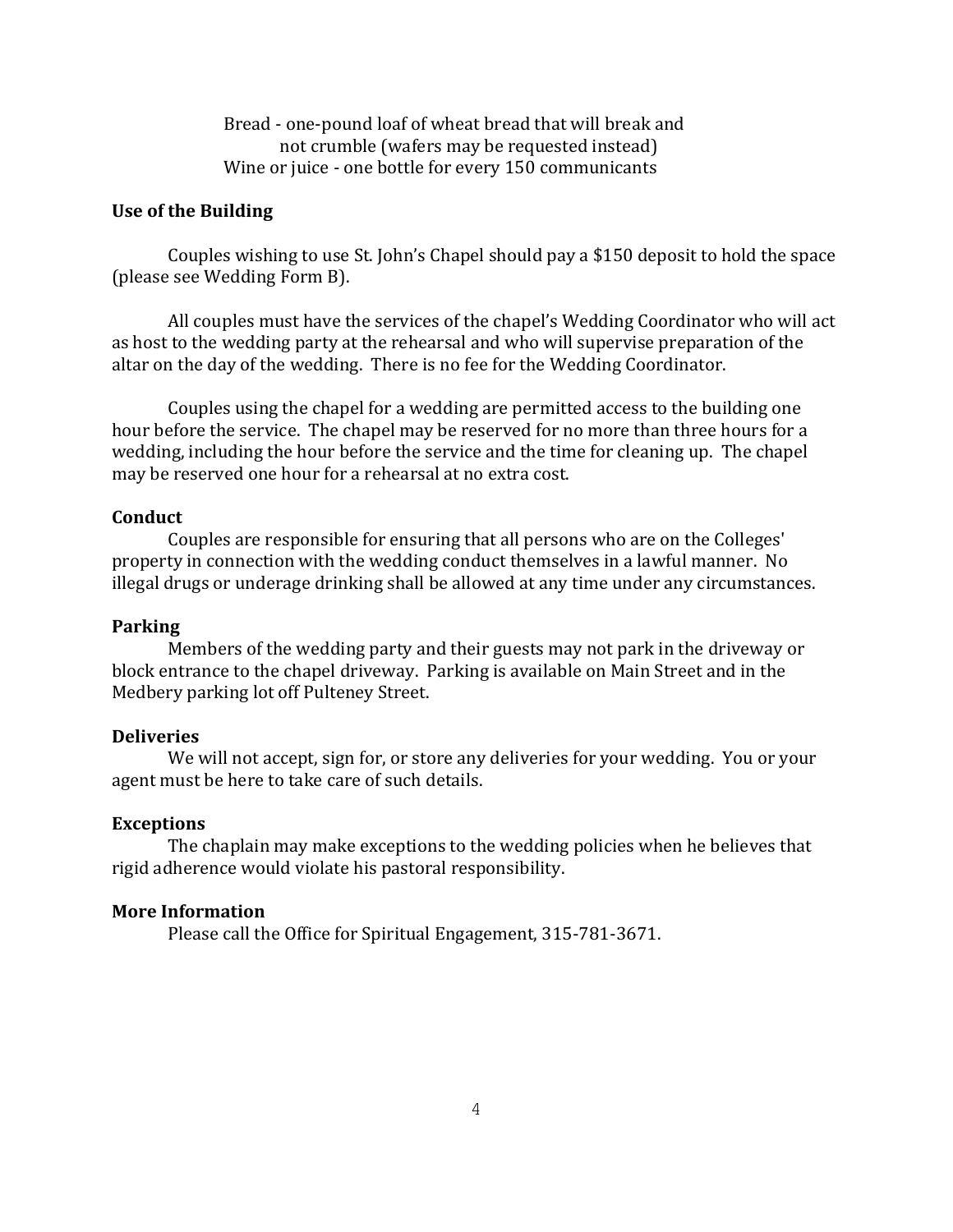# *Wedding Form A*

# **Hobart and William Smith College St. John's Chapel Wedding Reservation**

Your reservation is not confirmed until the Spiritual Engagement Office has acknowledged receipt of this completed form and your non-refundable reservation deposit of \$150. Please make check payable to "St. John's Chapel".

| <b>Wedding Date</b>                 | Hour                  |  |
|-------------------------------------|-----------------------|--|
| <b>Rehearsal Date</b>               | Hour                  |  |
|                                     |                       |  |
| <b>Couple's Contact Information</b> |                       |  |
| Name                                | Email                 |  |
| Address                             | Phone                 |  |
|                                     |                       |  |
| Name                                | Email                 |  |
| Address                             | Phone                 |  |
|                                     |                       |  |
| <b>Clergy Name</b>                  | Email                 |  |
| <b>Work Address</b>                 | Phone<br>Denomination |  |
|                                     |                       |  |

*Wedding Form B*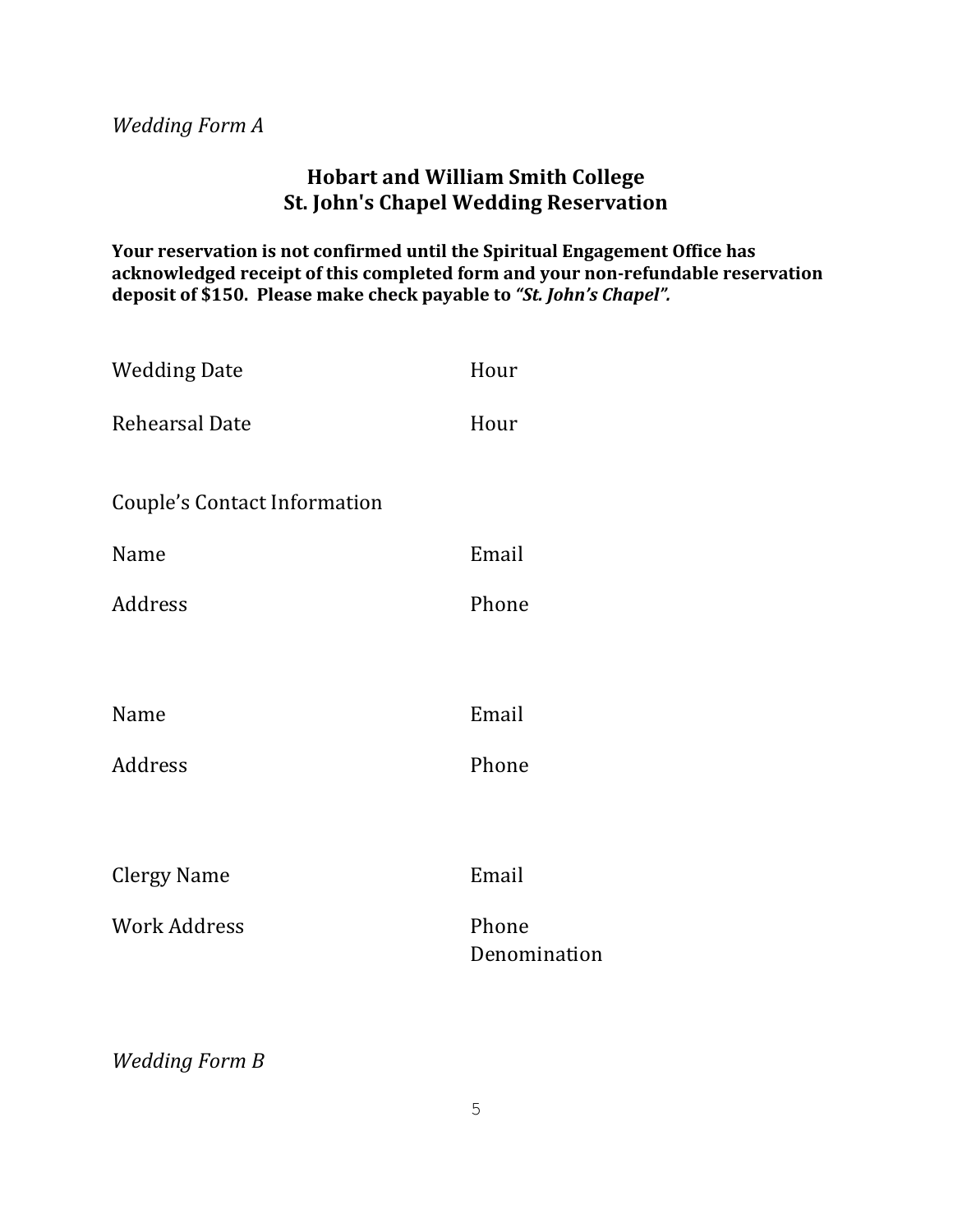# **Fee Schedule**

Please send checks payable to "St. John's Chapel" to the Hobart and William Smith Spiritual Engagement Office, 300 Pulteney St., Geneva, NY 14456 at least 60 days prior to the service.

| Name and the contract of the contract of the contract of the contract of the contract of the contract of the contract of the contract of the contract of the contract of the contract of the contract of the contract of the c |          |
|--------------------------------------------------------------------------------------------------------------------------------------------------------------------------------------------------------------------------------|----------|
|                                                                                                                                                                                                                                |          |
| Use of building<br>Deposit                                                                                                                                                                                                     | \$150.00 |
| Total due St. John's Chapel                                                                                                                                                                                                    |          |
| Organist<br>(Please pay separately)<br>(Extra preparation may be negotiated with Organist)                                                                                                                                     | \$225.00 |
| <b>Inventory Fee</b> (for marriage preparation with Chaplain)<br>(Make check payable to Prepare/Enrich)<br>\$35.00                                                                                                             |          |

**(\*\*\* Fees guaranteed through 12/31/17)**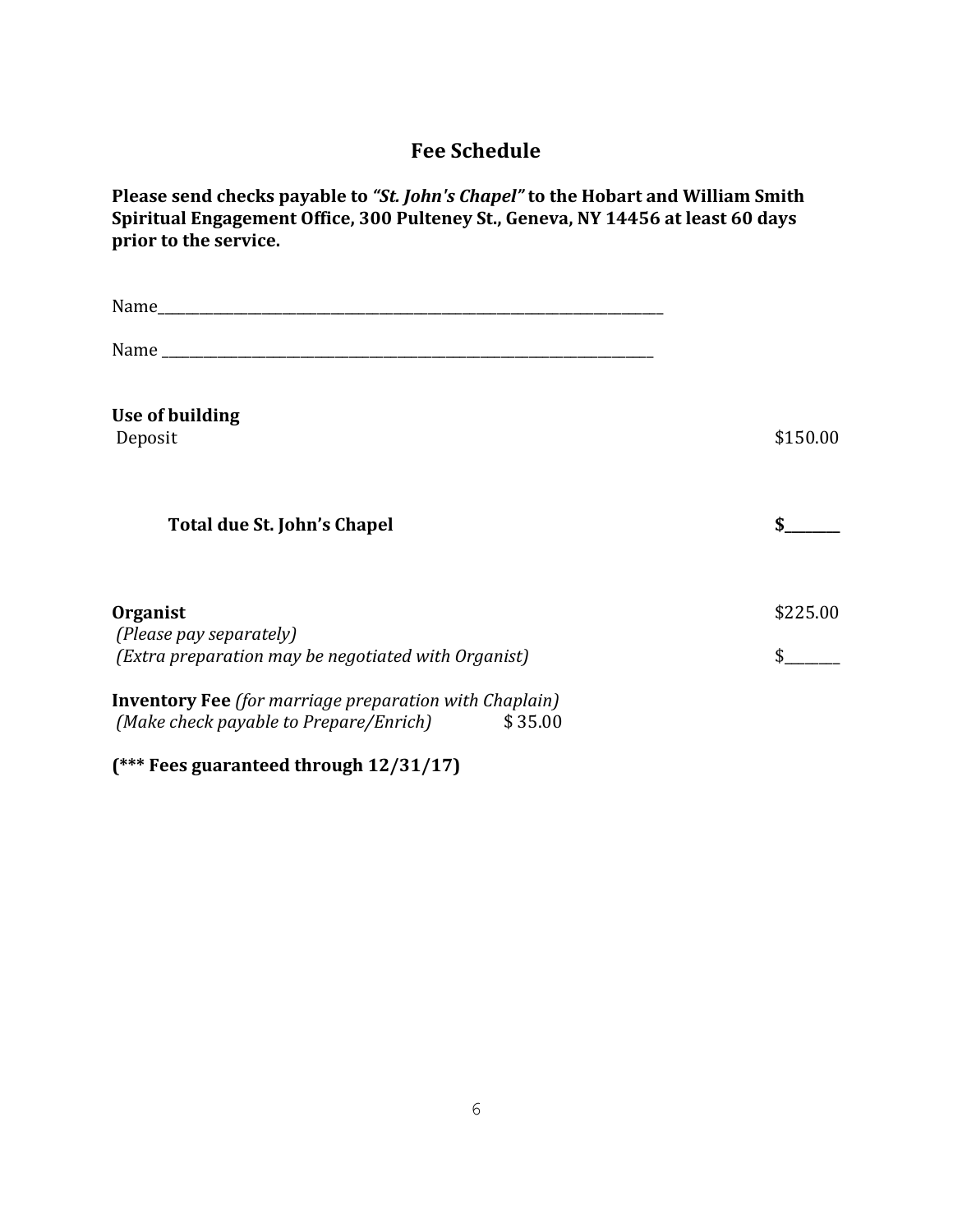*Wedding Form C* **HOLY MATRIMONY INFORMATION**

*(Submit to the Spiritual Engagement Office at least 60 days prior to the wedding ceremony)* **SPOUSE #1** 

| <b>Full Name</b>                          |               | <b>Home Phone</b> |  |
|-------------------------------------------|---------------|-------------------|--|
| Address                                   |               |                   |  |
|                                           |               |                   |  |
| Occupation                                |               | <b>Work Phone</b> |  |
| Unmarried, Widow or widower, or Divorced? |               |                   |  |
| Baptized?                                 | Denomination? |                   |  |
| Confirmed?                                | Denomination? |                   |  |
| Communicant (member)?                     | Denomination? |                   |  |
| Date of Birth                             |               | Place of Birth    |  |
| Parent's Name                             |               | Parent's Name     |  |
| <b>SPOUSE #2</b><br><b>Full Name</b>      |               | <b>Home Phone</b> |  |
| Address                                   |               |                   |  |
| Occupation                                |               | <b>Work Phone</b> |  |
| Unmarried, Widow or widower, or Divorced? |               |                   |  |
| Baptized?                                 | Denomination? |                   |  |
| Confirmed?                                | Denomination? |                   |  |
| Communicant (member)?                     | Denomination? |                   |  |
| Date of Birth                             |               | Place of Birth    |  |
| Parent's Name                             |               | Parent's Name     |  |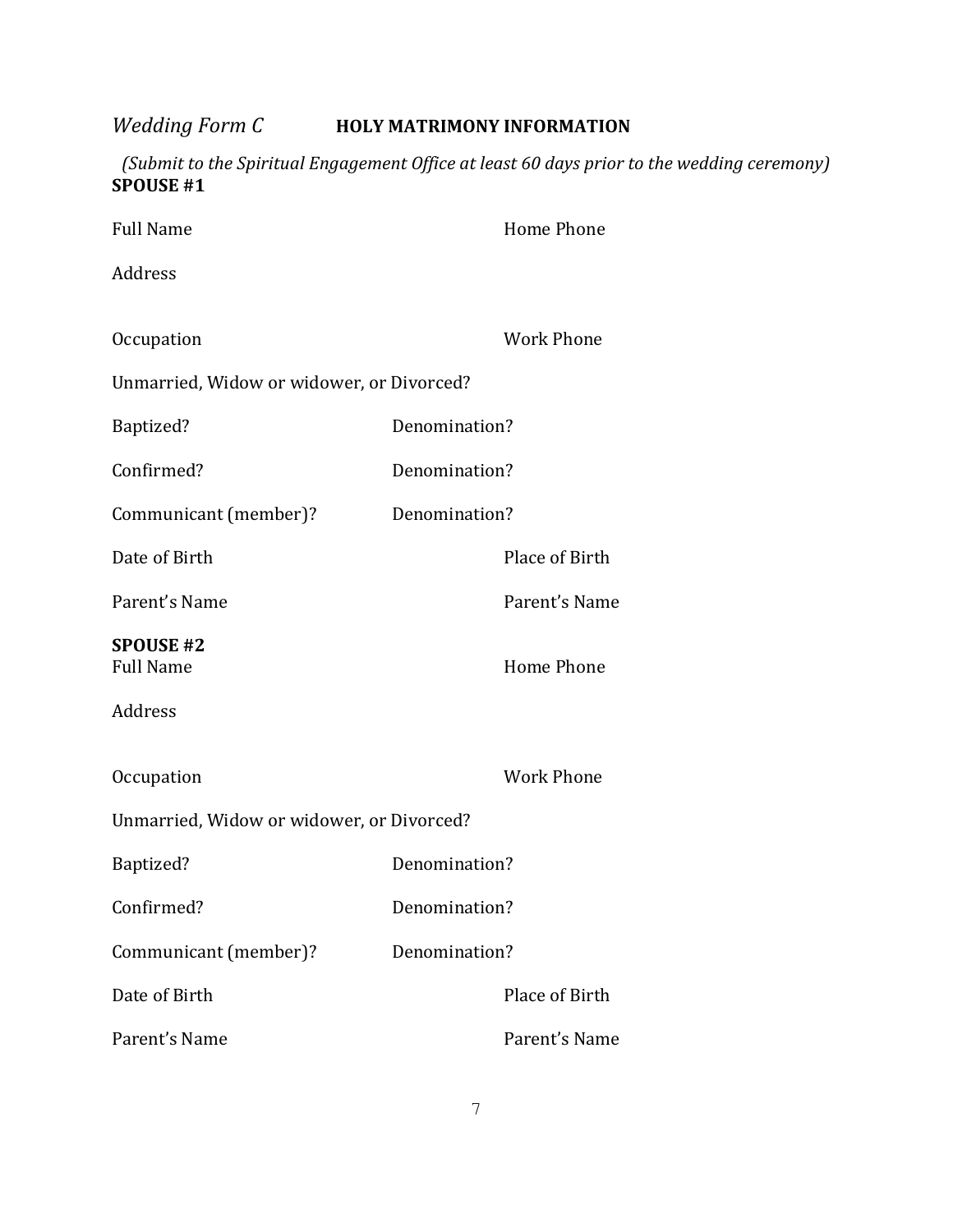Clergy Officiant:

Name

Cell#

Access to the chapel negotiated for (hour):

Guests scheduled to leave and chapel straightened up by (hour):

Person in charge straightening up after the ceremony:

Name

Cell #

Altar Flowers:

Using Silk Flowers already on the altar?

Bringing drop-in floral arrangements?

Celebrating Eucharist?

Silver or ceramic vessels?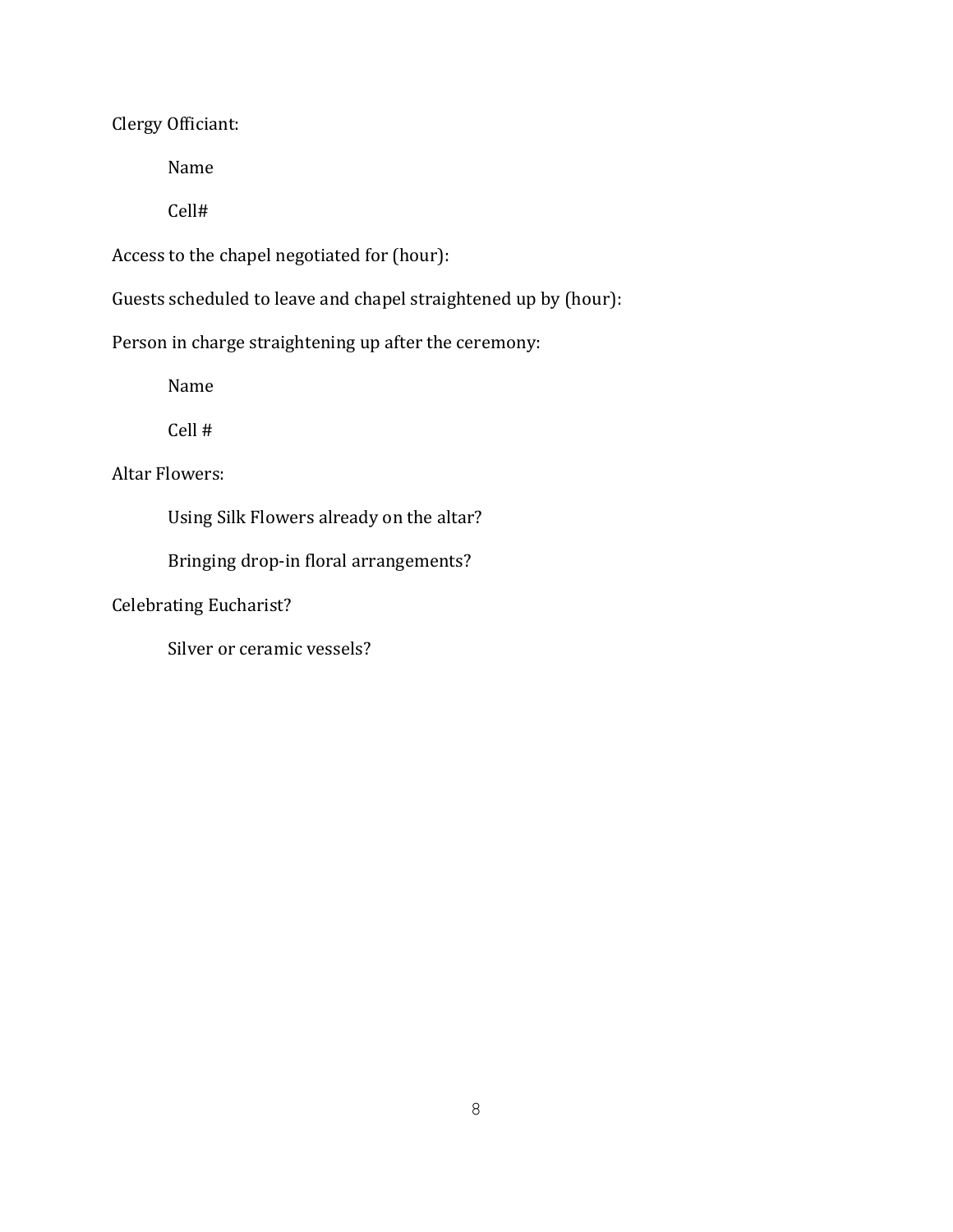# **CERTIFICATION OF PRE-MARITAL PREPARATION**

*(To be returned at least 30 days prior to wedding date)* 

TO: Office of Spiritual Engagement Hobart and William Smith Colleges 300 Pulteney Street Geneva, New York 14456

This is to certify that:

and

have completed pre-marital preparation with me:

\_\_\_\_\_\_\_\_\_\_\_\_\_\_\_\_\_\_\_\_\_\_\_\_\_\_\_\_\_\_\_\_\_\_\_\_\_\_\_\_\_\_\_\_\_\_\_\_

\_\_\_\_\_\_\_\_\_\_\_\_\_\_\_\_\_\_\_\_\_\_\_\_\_\_\_\_\_\_\_\_\_\_\_\_\_\_\_\_\_\_\_\_\_\_\_\_\_

Name: \_\_\_\_\_\_\_\_\_\_\_\_\_\_\_\_\_\_\_\_\_\_\_\_\_\_\_\_\_\_\_\_\_\_\_\_\_\_\_\_\_\_\_\_\_\_\_\_\_\_\_

Address \_\_\_\_\_\_\_\_\_\_\_\_\_\_\_\_\_\_\_\_\_\_\_\_\_\_\_\_\_\_\_\_\_\_\_\_\_\_\_\_\_\_\_\_\_\_\_\_\_\_\_

Signature: \_\_\_\_\_\_\_\_\_\_\_\_\_\_\_\_\_\_\_\_\_\_\_\_\_\_\_\_\_\_\_\_\_\_\_\_\_\_\_\_\_\_\_\_\_\_\_\_\_\_\_

\_\_\_\_\_\_\_\_\_\_\_\_\_\_\_\_\_\_\_\_\_\_\_\_\_\_\_\_\_\_\_\_\_\_\_\_\_\_\_\_\_\_\_\_\_\_\_\_\_\_\_